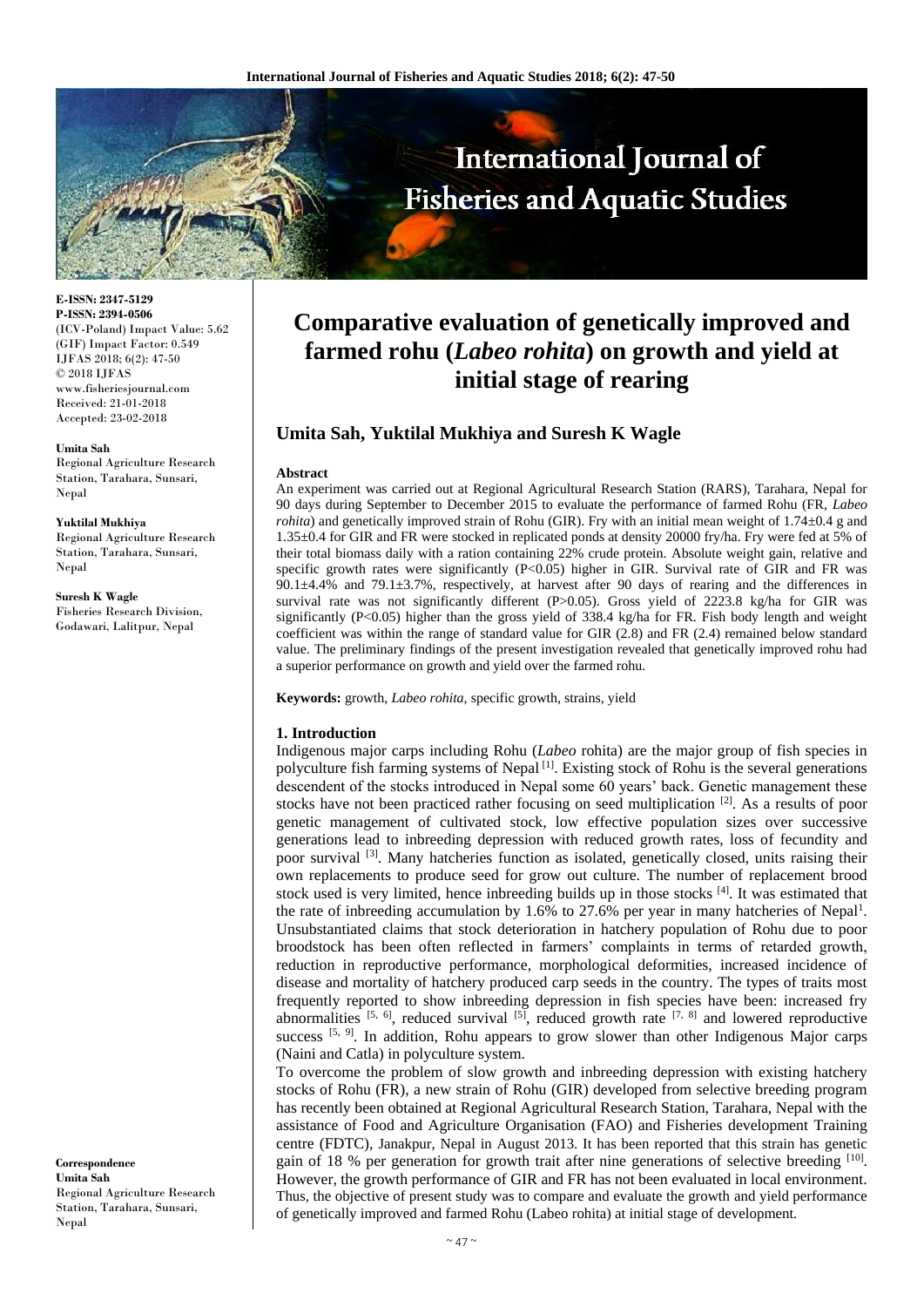#### **2. Materials and Methods**

An experiment was conducted on the growth performance of genetically improved Rohu (GIR) and farmed Rohu (FR) at Regional Agricultural Research Station (RARS), Tarahara, Nepal for 90 days during September to December 2015. Fry of both GIR and FR was obtained from the captive breeding of respective strains of Rohu conducted at RARS, Tarahara, Nepal. The growth experiment of FIR and GR as treatments was conducted in completely randomized design (CRD) with three replicates. The fry with an average weight of  $1.74 \pm 0.4$  g for GIR and 1.35±0.4 for FR was stocked at a density of 2  $fish/m<sup>2</sup>$  in duly prepared respective ponds. The size of ponds was 100 m<sup>2</sup> and the water level maintained was 90.0 cm throughout the experimental period. The fish were fed daily with a pellet ration containing 22% protein at 5% of total body weight.

Monthly growth check was carried out by sampling 20% of the standing biomass. Sample fish biomass were netted monthly for growth check. Survival and yield data were obtained upon harvest by complete drying of each experimental ponds. Water quality parameters: temperature (daily), dissolved oxygen (DO) and pH were measured at weekly interval to correlate the growth of fish with their rearing environment.

# Microsoft excel. Differences between treatments were analyzed with Student t-test using SPSS ver. 20.

# **4. Results and Discussion**

The value of water quality parameters of the ponds was ranged between 15 to 24  $\degree$ C temperature, 4.0 to 8.3 mg/L dissolved oxygen and 7.2 to 8.5 pH during the experimental period. Water temperature declined at later stage of experiment which might have affected the growth of fish fry. The body weight gain and length of GIR and FR in different periods are given in Table 1. The differences in weight gain and increase in body length between GIR and FR in all growth sampling period was significantly different (P<0.05). FIR has demonstrated 74.5 times increase in body weight while the body weight of FR increased only 17.6 times during 90 days of growing period. Mahapatra *et al*. observed that the growth rate superiority of GIR up to 75% to the growth rate of local Rohu<sup>[10]</sup>. Roy *et al*. also reported similar trends of weight gain differences between GIR and FR [11] . Sarkar *et al* observed genetically improved Rohu having 17% growth advantage over normal Rohu which growing importance over normal Rohu due to high growth rate and consumer preference [13]. Corresponding to body weight gain, the total length of FIR significantly (P<0.05) increased at each growth sampling period to that of the length of FR.

# **3. Statistical analysis**

Data processing and illustrations were performed using

| Growing day | Weight, g             |                 | Length, cm         |                        |  |  |
|-------------|-----------------------|-----------------|--------------------|------------------------|--|--|
|             | <b>GIR</b>            | FR              | <b>GIR</b>         | FR                     |  |  |
|             | $1.7 \pm 0.4^{\rm a}$ | $1.3 + 0.4^b$   | $4.7+0.5^{\rm a}$  | $4.3 + 0.6^b$          |  |  |
| 30          | $5.8 + 1.6^a$         | $4.1 + 1.5^{b}$ | $7.4+0.7$          | $6.1 + 1.1b$           |  |  |
| 60          | $92.1 + 37.6^a$       | $14.9 + 11.7b$  | $19.3 + 2.7^a$     | $10.7 \pm 3.1^{\rm b}$ |  |  |
| 90          | $126.6 \pm 48.1^a$    | $22.9+12.9b$    | $21.1+2.5^{\rm a}$ | $12.1 + 2.5^{\circ}$   |  |  |

**Table 1:** Weight gain of GIR and FR at different time interval

|  | Different superscripted letters within row are significantly different at $\alpha$ 0.05. |  |
|--|------------------------------------------------------------------------------------------|--|
|  |                                                                                          |  |

Fig 1 showed that the growth of both GIR and FR for the first 30 days of rearing was almost stagnant. Later, the growth curve inclined sharply for GIR and the fish grew

exponentially while the growth curve of FR remained linear at lower level.



**Fig 1:** Growth trend of genetically improved Rohu (GIR) and farmed Rohu (FR) during the experimental period

Growth rates (absolute, relative and specific) measured at different time intervals and the mean growth rates all were significantly high (P<0.001) in GIR compared to the growth rates of FR (Table 2). Mean absolute growth rate was 1.37 g and 0.24 g/day for GIR and FR, respectively. FIR grew by 83.4% while relative growth of FR was 19.6% per day. Specific growth rate (SGR) of genetically improved Rohu

increased sharply up to 60 days of rearing and later the SGR decreased sharply for both strains of Rohu. The SGR of Rohu measured in this study did not follow the general trend of decrease in SGR as fish size increased over the rearing period which was reported by Wagle and Shrestha et al, <sup>[12]</sup>.

Survival rate of GIR and FR was 90.2±4.5% and 79.2±3.7%, respectively, at harvest after 90 days of rearing and the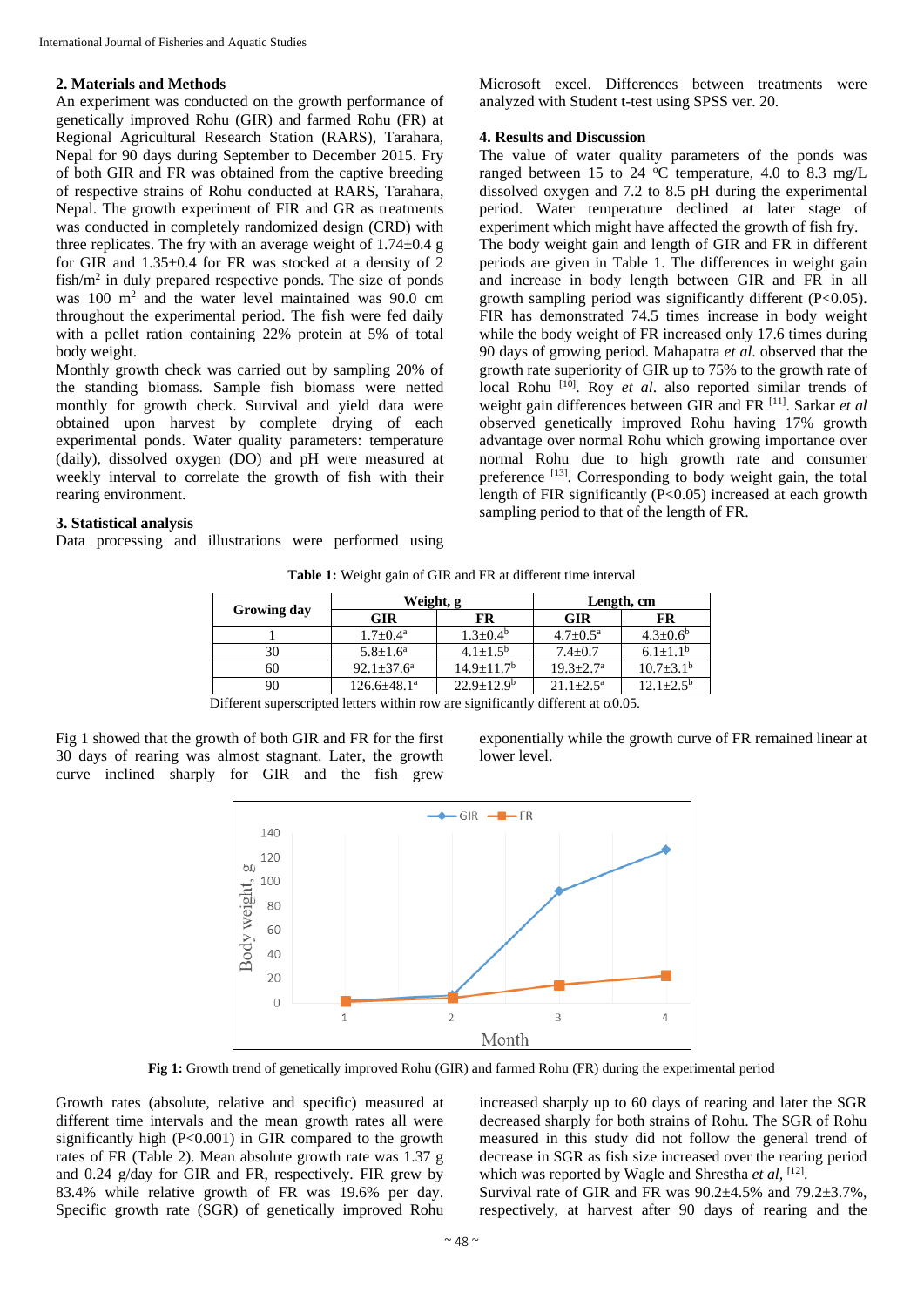differences in survival rate was not significantly different (P>0.05). The mortality of fish was occurred during the experimental period due to predation by birds in relatively small experimental ponds. Jha DK *et al* survey revealed that average survivals of hatchlings, fry and advanced Fry ranged from 22-28%, 50-53% and 60-65% respectively. The mortality occurred due to problems of asphyxiation, predatory aquatic insects, frogs, water snakes and piscivorous birds during nursing [15].

The extrapolated yield (2223±82 kg/ha) of GIR was

significantly higher (P<0.01) the yield (338.4 kg/ha) of FR. In this study the fish was fed with a pellet ration containing 22% of crude protein which resulted in 6.5 fold increase in yield of GIR over the yield of FR indicating that genetic potential for growth of GIR is high if environmental conditions are favourable. In a diet evaluation experiment, Sarkar *et al* found  $25\%$  dietary protein is optimum for the growth of GIR  $^{[13]}$ . Studies are warned on feeds and feeding practices to further exploit the genetic potential of GIR in terms of growth and yield.

**Table 2:** Growth rates and yield of genetically improved Rohu (GIR) and farmed Rohu (FR) at different rearing time intervals

|                    | <b>Growth rates</b> |            |             |            |             |            | Survival %   |           |            |           |
|--------------------|---------------------|------------|-------------|------------|-------------|------------|--------------|-----------|------------|-----------|
| <b>Rearing day</b> | Absolute, g/day     |            | Relative, % |            | Specific, % |            | Yield, kg/ha |           |            |           |
|                    | GIR                 | FR         | GIR         | FR         | GIR         | FR         | <b>GIR</b>   | FR        | <b>GIR</b> | FR        |
| 30                 | 0.13                | 0.09       | 8.69        | 8.04       | 4.03        | 3.67       |              |           |            |           |
| 60                 | 2.87                | 0.36       | 54.97       | 10.41      | 9.19        | 4.34       |              |           |            |           |
| 90                 | 1.09                | 0.28       | 10.35       | 6.39       | 1.06        | 1.42       |              |           |            |           |
| Mean+St. dev       | 1.37                | 0.24       | 83.45       | 19.64      | 4.17        | 2.72       | 2223         | 338.4     | 90.2       | 79.2      |
|                    | $\pm 0.52$          | $\pm 0.14$ | ±38.3       | $\pm$ 13.3 | $\pm 0.48$  | $\pm 0.62$ | $\pm 82.0$   | $\pm 6.0$ | $\pm 4.5$  | $\pm 3.7$ |
| P value            | 0.001               |            | 0.001       |            | 0.001       |            | 0.001        |           | 0.068      |           |

The relationship of fish lengths and weights expressed by power functions revealed that the power value (2.8) was within standard for GIR, whereas the power value (2.4) of FR was slightly below the standard value (Fig 2). Hopkins

suggest that slope of the length weight regression line when applying power function should have values between 2.5 to 3.5 with the high correlation coefficient (>0.9) for aquacultured fish species [14].



**Fig 2:** Condition co-efficient of genetically improved Rohu (GIR) and farmed Rohu (FR)

# **5. Conclusion**

Body weight gain and gross yield of genetically improved Rohu was significantly higher than the growth and gross yield of farmed Rohu. Survival rate of genetically improved Rohu and Farmed Rohu was not significantly different.

Biological potential of genetically improved Rohu has yet to be exploited through improvement in feed and rearing environment.

# **6. Acknowledgement**

We are thankful to the staffs of Regional Agricultural Research Station, Tarahara, Nepal for support in field research. This study was supported by Nepal Agricultural Research Council.

# **7. References**

- 1. Wagle SK, Pradhan N. Broodfish management status and suggestions to control inbreeding in Carp hatcheries. Joshi BK, SL Joshi and KP Paudyal, eds. 2004. Agricultural research for enhancing livelihood of Nepalese people. Proceedings of 2nd SAS-N Convention, 30 July - 1 Aug 2003 Kathmandu, 2004, 398-405.
- 2. Hussain MG, Mazid MA. Broodstock management status and some suggestions to control negative selection and inbreeding in hatchery stocks in Bangladesh, Naga. The

ICLARM Quarterly, 1999; 22(4):24-27.

- 3. Kohinoor AHM, Islam MS, Mia MY, Rahman MA, Hussain MG, Mazid MG, *et al*. Evaluation of different stocks of Chinese carps in Bangladesh: design and preliminary trials. In: Proceedings of a Workshop on Genetic Management and Improvement Strategies for Exotic Carps in Asia. 12-14 February 2002, Dhaka, Bangladesh (DJ Penman, MG Hussain, BJ McAndrew and MA Mazid, eds). Bangladesh Fisheries Research Institute, Mymensingh, Bangladesh. 2002; XXXP:59-67.
- 4. Eknath AE, Doyle RW. Effective population size and rate of inbreeding in aquaculture of Indian major carps. Aquaculture*,* 1990; 85:293-305.
- 5. Kincaid HL. Inbreeding in rainbow trout (*Salmo gairdneri*). J Fish. Res. Board Can. 1976; 33(11):2420- 2426.
- 6. Stiles S. Recent progress on directed breeding experiments with long island sound oysters*.* ICES, Statutory Meeting, Mariculture Committee, World Hole, CM. 1981; F:33.
- 7. Fujino K. Genetic studies on the Pacific abalone: II. Excessive homozygosity in growth in deficient animals. Bull. J Soc. Sci. Fish. 1978; 44(7):767-770.
- 8. Gjerde BK, Gunnes, Gjedrem T. Effect of inbreeding on survival and growth in rainbow trout. Aquaculture*,* 1983;